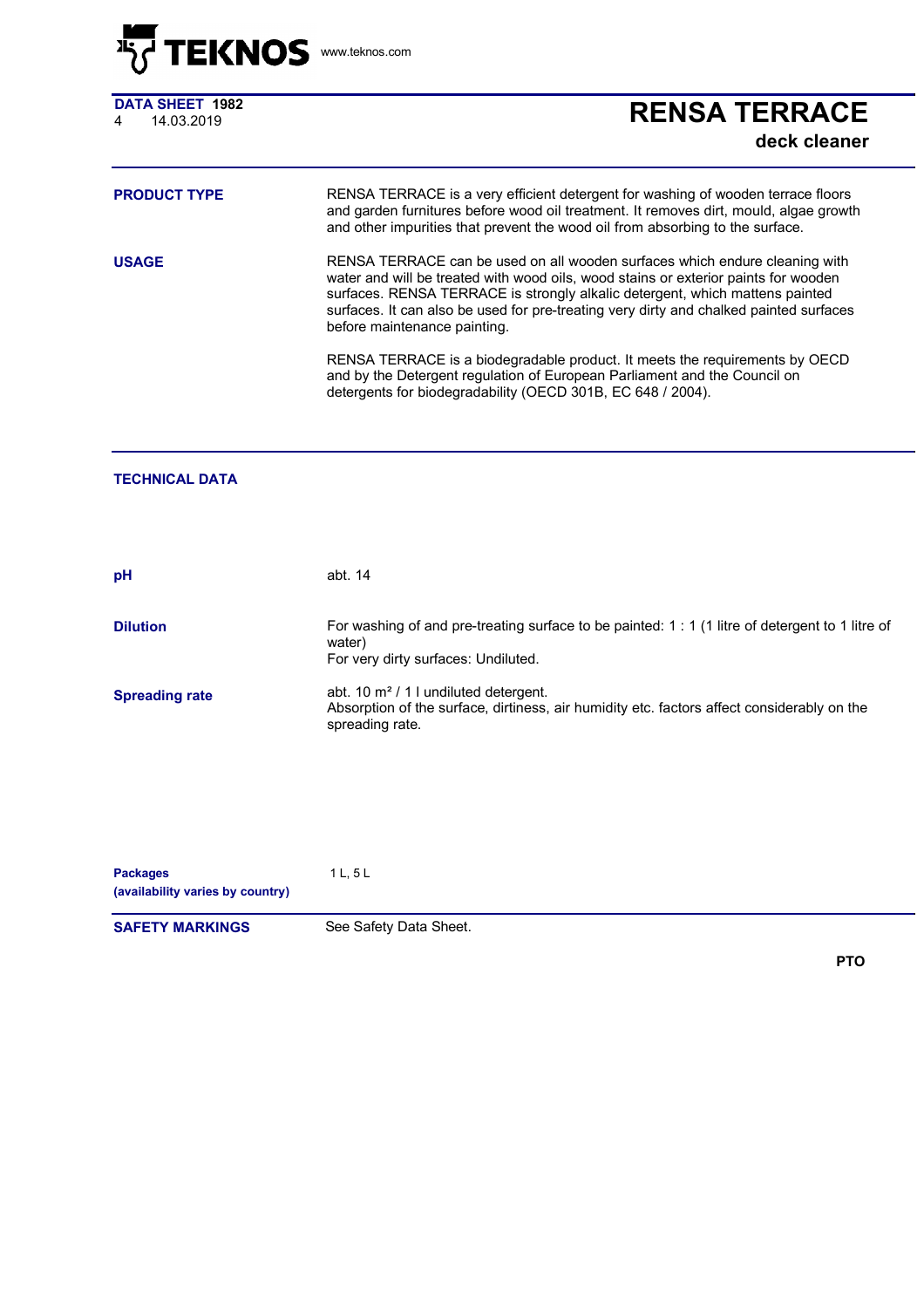| <b>DIRECTION FOR USE</b> |                                                                                                                                                                                                                                                                                                                                                                                                |
|--------------------------|------------------------------------------------------------------------------------------------------------------------------------------------------------------------------------------------------------------------------------------------------------------------------------------------------------------------------------------------------------------------------------------------|
|                          | Dilute RENSA TERRACE with water depending on the purpose of its use:<br>For washing of and pre-treating surface to be painted: 1 : 1 (1 litre of detergent to 1 litre of<br>water)                                                                                                                                                                                                             |
|                          | For very dirty surfaces: use undiluted.                                                                                                                                                                                                                                                                                                                                                        |
|                          | Wet wooden surfaces with water before applying the detergent. This prevents the detergent<br>from absorving too much and drying too fast.                                                                                                                                                                                                                                                      |
|                          | Apply the detergent to the surface to be cleaned by using e.g. a brush or low-pressure spray<br>(so-called garden spray). NB! Avoid splashing - the detergent may damage painted<br>surfaces. Let it act for abt. 5 minutes. Enhance the cleaning effect by brushing. The<br>detergent must not dry on the surface to be cleaned - wet the surface again with the<br>washing fluid, if needed. |
|                          | If the dirt has got very embedded, a second treatment with RENSA TERRACE might be<br>needed.                                                                                                                                                                                                                                                                                                   |
|                          | Rinse the surface thoroughly with clean water. When using a pressure washer avoid<br>excessive wetting of the wooden structures, such as weatherboards and outer walls.                                                                                                                                                                                                                        |
|                          | Let the surface dry for about 24 hours before painting or other treatment.                                                                                                                                                                                                                                                                                                                     |
| <b>Protection</b>        |                                                                                                                                                                                                                                                                                                                                                                                                |
|                          | RENSA TERRACE is an efficient product. Therefore, using the detergent must be followed<br>with caution. Avoid skin contact and breathing the spray mist. Protect eyes from splashes.                                                                                                                                                                                                           |
|                          | More information from product's Safety Data Sheet: www.teknos.com                                                                                                                                                                                                                                                                                                                              |
|                          | The detergent does not harm garden plants, but avoid unnecessary splashing. The most<br>sensitive plants can be covered or wetted with water before the treatment.                                                                                                                                                                                                                             |
|                          | The detergent mattens or bleaches surfaces that are washed - avoid unnecessary splashing.                                                                                                                                                                                                                                                                                                      |
|                          |                                                                                                                                                                                                                                                                                                                                                                                                |
|                          |                                                                                                                                                                                                                                                                                                                                                                                                |

**ADDITIONAL INFORMATION** MUST NOT FREEZE.

The information of this data sheet is based on laboratory tests and practical experience. The figures are for guidance only and depend on, for example, colour and gloss. As we have no control over the use and application conditions, we are only responsible for the quality of the product and guarantee that it conforms to our quality control. We accept no liability for any loss or damage resulting from the application of the product contrary to the directions or the intended use. The latest versions of our data sheets, material safety data sheets and system sheets are on our home pages www.teknos.com.